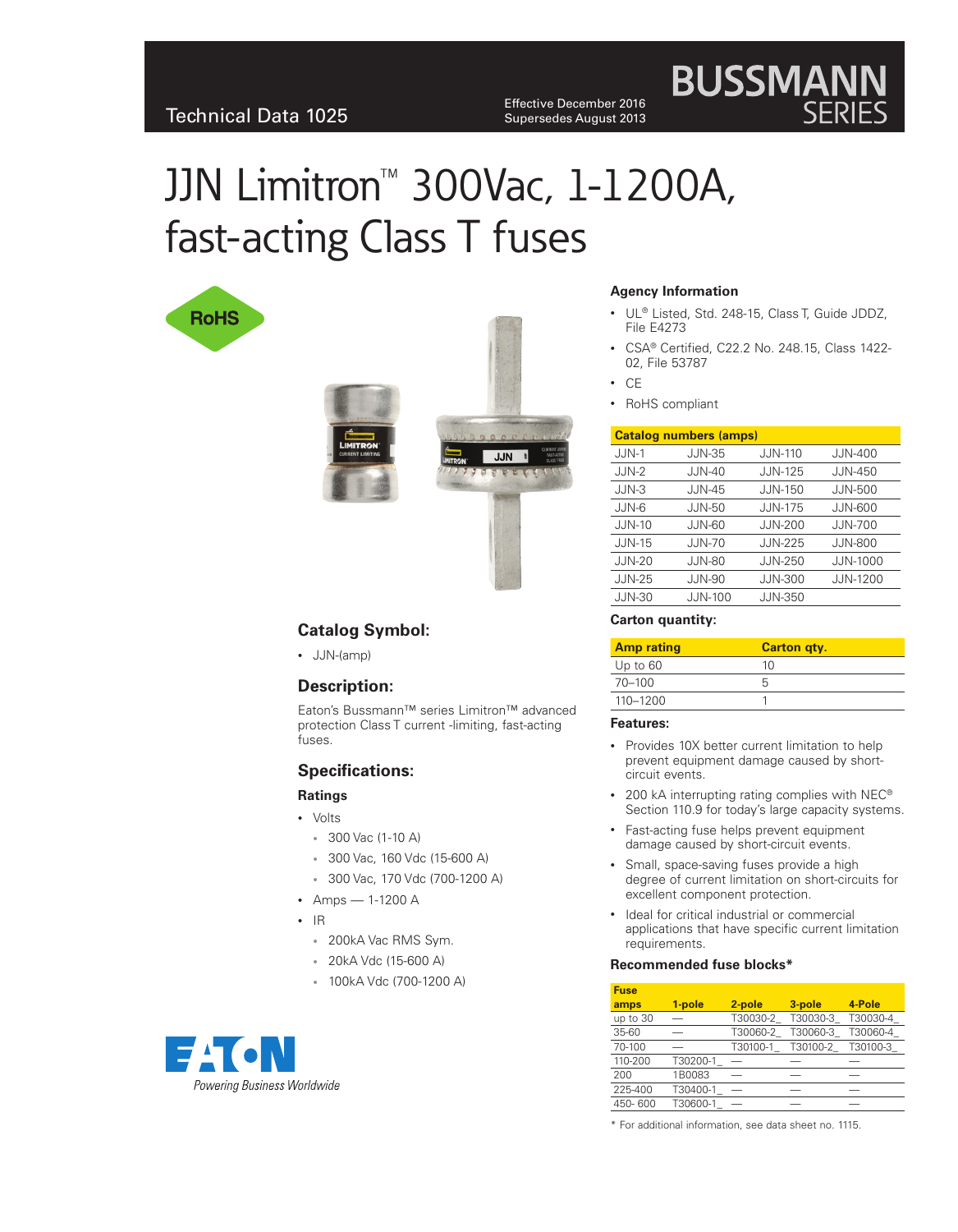## **Dimensions – in**





801 to 1200A

# **Custom designs**

Printed circuit board versions available up to 60 amps. Consult your Bussmann series product representative details.

#### **JJN-XXL Dimensions - in**



| <b>Fuse amps/catalog number</b> |       |       |  |
|---------------------------------|-------|-------|--|
| JJN-(1-30)L                     | 0.406 | O 125 |  |
| JJN-(35-60)L                    | 0.563 | 0.125 |  |
| JJN-(35-60)L-01                 | 0.563 | 0 165 |  |

#### **JJN-XXLS Dimensions - in**

 $(Typ. 2)$ 



The JJN-XXL and JJN-XXLS products are UL Component Recognized under Guide JFHR2, File E56412. Contact your Bussmann series product representative for RoHS status.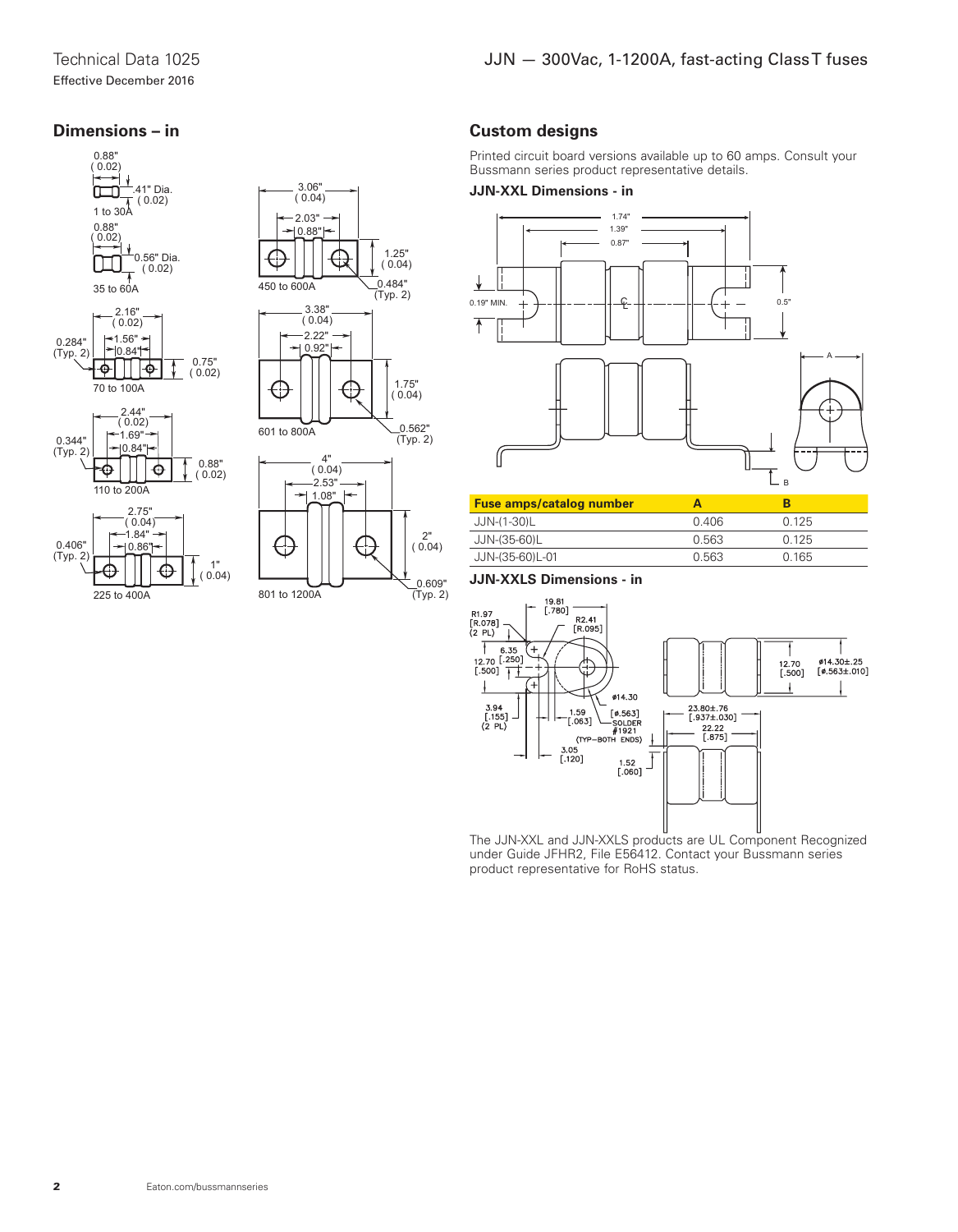## **Time-current curves - average melt**